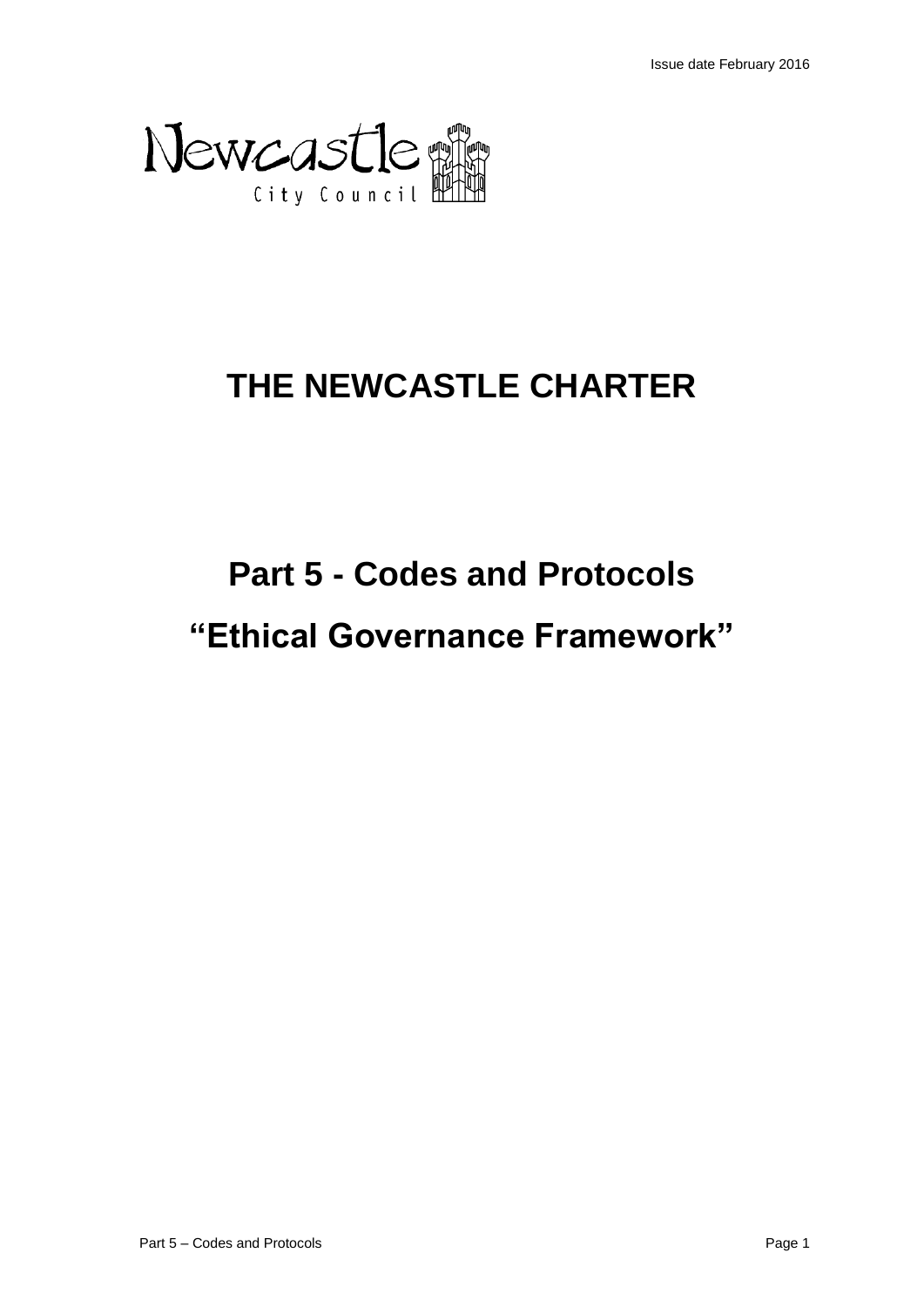### **Notes:-**

**This Part of the Charter contains various codes of conducts and protocols which the Council has adopted as part of its ethical governance framework.**

## **Statutory Sources**

See the individual parts